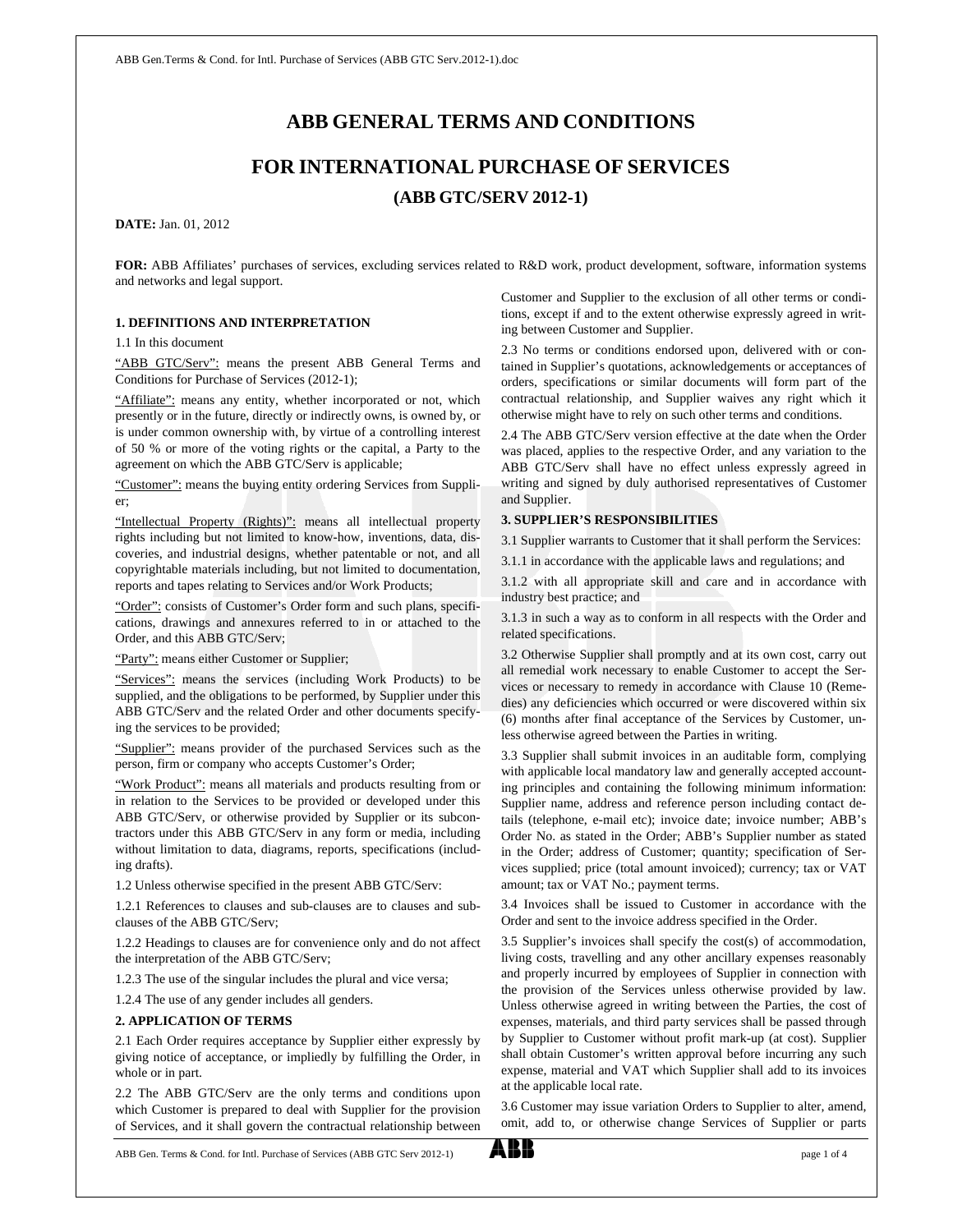thereof, and Supplier shall carry out such variation Orders under the Order and/or ABB GTC/Serv. In such event Supplier shall only be entitled to additional compensation and extension of time for additional work or services forming part of a variation Order. Agreed unit prices stated in the Order and/or ABB GTC/Serv or any other document agreed between Customer and Supplier shall apply.

3.7 In no event Supplier shall suspend performing Services to Customer.

3.8 Supplier shall allow Customer to inspect and to test the Services or parts of them at any time prior to the completion of the Services.

#### **4. CUSTOMER'S RESPONSIBILITIES**

4.1 In consideration of the properly performed Services provided by Supplier, Customer shall pay to Supplier the purchase price provided the invoice fulfils the requirements in sub-clauses 3.3 and 3.7 and the payment conditions stated in the Order, unless otherwise agreed in writing by the duly authorised representatives of both Parties, and always in accordance with applicable mandatory law.

4.2 Customer reserves the right to set off such amount owed to Supplier or withhold payment for Services not properly performed.

### **5. INTELLECTUAL PROPERTY**

In the event that the Services provided under the ABB GTC/Serv result in a Work Product, the following terms and conditions shall apply:

5.1 Supplier assigns herewith to Customer full ownership rights in and to any Intellectual Property in the Work Products arising from the Services for the full duration of such rights, wherever in the world enforceable. Supplier further agrees to execute, upon Customer's request and at its cost, all further documents and assignments and do all such further things as may be necessary to perfect Customer's ownership title to the Intellectual Property or to register Customer as owner of the Intellectual Property with any registry, including but not limited to governmental registration authorities or private registration organisations. In the event the Parties have expressly agreed in a separate written agreement that the Intellectual Property Rights shall not be assigned to Customer (as stated above), Supplier automatically grants herewith Customer and its Affiliates a royalty free, worldwide, irrevocable, non-exclusive, perpetual licence to use the Work Products, including but not limited to a right to further improve, develop, market, distribute, sub-license, exploit or otherwise use the Work Products in any way.

5.2 The Intellectual Property Rights in any materials created by or licensed to Supplier or any of its Affiliates prior to the respective Order or outside of such Order and any subsequent modifications to the same ("Pre-Existing Works") will remain vested in Supplier or its Affiliates, or the third party. To the extent that Pre-Existing Works are embedded in any Work Products delivered by Supplier, Customer and its Affiliates shall have a worldwide, irrevocable, perpetual, non-exclusive, royalty-free licence with rights to sublicense to use the Pre-Existing Works as part of such Work Products, including the right to further improve, develop, market, distribute, sub-license, exploit or otherwise use the Work Products containing such Pre-Existing Works. Supplier shall not be prevented or restricted by this ABB GTC/Serv from using its own know-how or its Pre-Existing Works in the course of providing the Services.

5.3 Any other use (outside of sub-clauses 5.1 and 5.2) of Intellectual Property Rights requires a separate written licence agreement between Customer and Supplier.

5.4 Without prejudice to the assignments in sub-clauses 5.1 and 5.2, Supplier agrees that, if called upon to do so by Customer, it will at the expense of Customer co-operate with Customer in making patent, copyright, or other applications for registration of Intellectual Property Rights in respect of the Work Product.

5.5 Supplier agrees that the assignment of rights under this Clause 5 shall in no way impose upon Customer an obligation to protect, enforce, exploit or make use of any such rights.

5.6 To the full extent permissible by applicable laws, Supplier shall procure waivers of moral rights arising as a result of the Work Products from any party it shall engage in the creation of Work Products.

5.7 For the avoidance of doubt, Customer shall have the right to sublicense, assign, and otherwise transfer its rights under sub-clauses 5.1 and 5.2.

5.8 Supplier shall refrain from any action prejudicial to the subsistence of Intellectual Property Rights created or arising from the Work Products and from action prejudicial to the assignments in subclauses 5.1 and 5.2.

5.9 Subject always to sub-clauses 5.1 and 5.2 and the express prior written consent of Customer, Supplier shall have the right to use the Intellectual Property created or arising from the Services as Work Products for the purposes of its own business, provided that Supplier shall keep the Intellectual Property strictly confidential unless it obtains the prior written consent of Customer to any other use or disclosure.

#### **6. INTELLECTUAL PROPERTY RIGHT INFRINGEMENTS**

6.1 In the event a Work Product provided by Supplier infringes any third party intellectual property rights, Supplier shall, notwithstanding anything contained in an agreement on Work Product or any other document related to such agreement, defend, indemnify and keep indemnified Customer from and against costs, claims, demands, liabilities, expenses, damages or losses (including without limitation to any direct or indirect consequential losses, loss of profit and loss of reputation, and late payment charges, penalties and legal and other professional costs and expenses) arising out of such third party intellectual property right infringements. The indemnity shall apply whether or not Supplier may have been negligent or at fault and does not limit any further compensation rights of Customer. Supplier's obligation to indemnify Customer as provided under this Clause 6 shall not apply if and to the extent the liability or damage was caused by Customer's pre-existing Intellectual Property Rights, contributed to, or implemented into the Work Product.

6.2 If any infringement claim is made against Customer, Customer may request at Supplier's cost: (i) to procure for Customer the right to continue using, developing, modifying or maintaining the Work Product; (ii) to modify the Work Product so that it ceases to be infringing; (iii) to replace the Work Product so that it becomes noninfringing; or (iv) to repay all sums which Customer has paid to Supplier under the respective Order.

# **7. COMPLIANCE WITH RELEVANT LAW**

7.1 The Services covered by this ABB GTC/Serv shall be provided by Supplier in compliance with all relevant legislation, regulations, and codes of practice, guidance and other requirements of any relevant government or governmental agency applicable to Supplier. To the extent that such regulations are advisory rather than mandatory, the standard of compliance to be achieved by Supplier shall be in compliance with the generally accepted best practice of the relevant industry.

7.2 Both Parties warrant that each will not, directly or indirectly, and that each has no knowledge that the other Party or any third parties will, directly or indirectly, make any payment, gift or other commitment to its customers, to government officials or to agents, directors and employees of each Party, or any other party in a manner contrary to applicable laws (including but not limited to the U. S. Foreign Corrupt Practices Act and, where applicable, legislation enacted by member states and signatories implementing the OECD (Convention Combating Bribery of Foreign Officials), and shall comply with all relevant laws, regulations, ordinances and rules regarding bribery

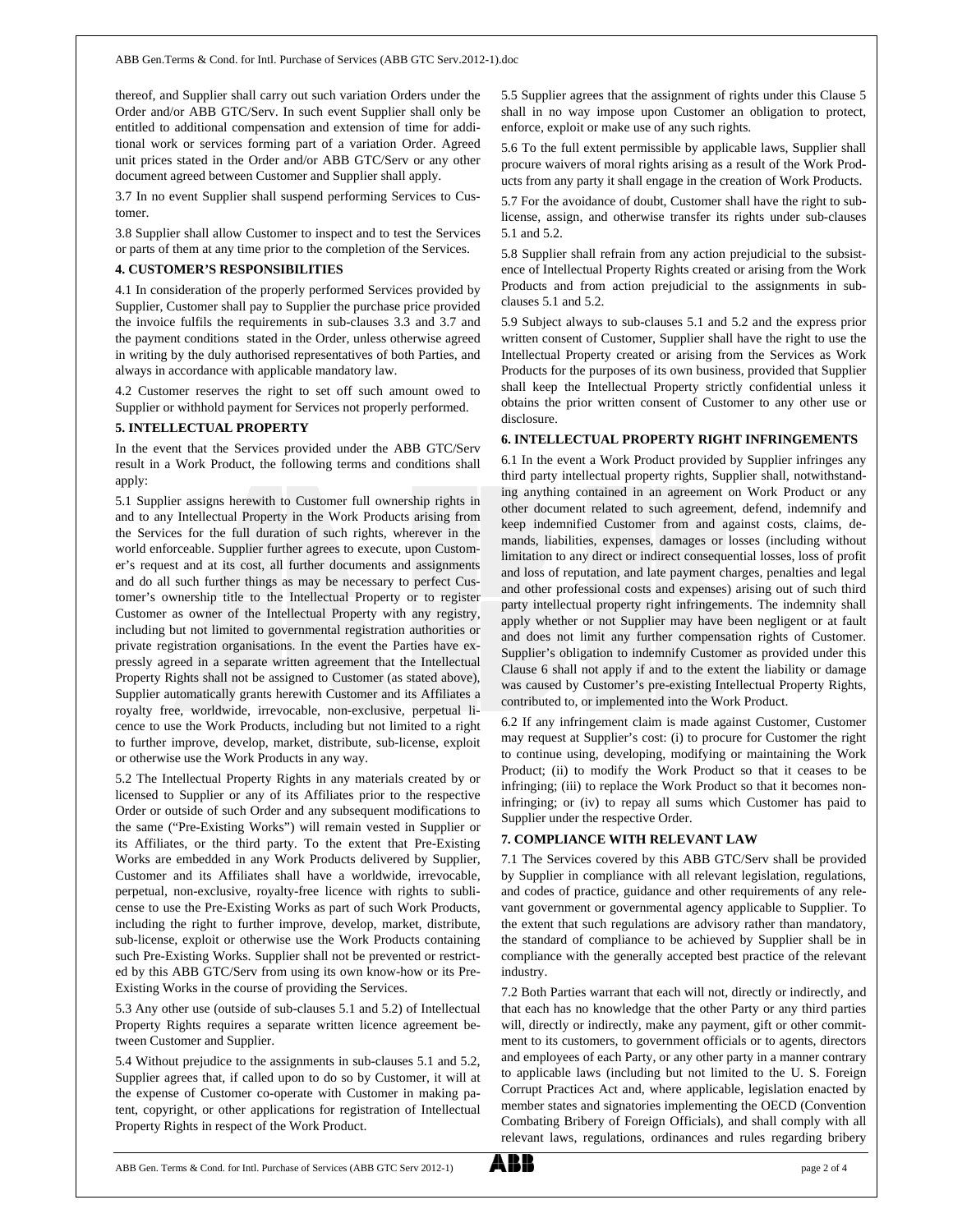and corruption. Nothing in this ABB GTC/Serv shall render either Party or any of its Affiliates liable to reimburse the other for any such consideration given or promised.

7.3 Either Party's material violation of any of the obligations contained in this Clause 7 may be considered by the other Party to be a material breach of the respective contractual relationship for the provision of Services to which this ABB GTC/Serv applies, and shall entitle such Party to terminate such contractual relationship for provision of Services with immediate effect and without prejudice to any further right or remedies under this contractual relationship for provision of Services or applicable law.

7.4 Supplier shall indemnify without any agreed limitations Customer for all liabilities, damages, costs, or expenses incurred as a result of any such violation of the above mentioned obligations and termination of the respective contractual relationship for provision of Services.

7.5 Upon signing an Order to which this ABB GTC/Serv applies, Supplier herewith acknowledges and confirms that it has received a copy of ABB's Code of Conduct and ABB's Supplier Code of Conduct or has been provided information on how to access the ABB Codes of Conduct online (Web portal: www.abb.com). Supplier agrees to perform its contractual obligations under the ABB GTC/Serv and the respective contractual relationship with substantially similar standards of ethical behaviour as stated in the ABB Codes of Conduct.

#### **8. CONFIDENTIALITY & DATA PROTECTION**

#### 8.1 Supplier shall:

8.1.1 Keep in strict confidence all technical or commercial information, specifications, inventions, processes or initiatives of Customer which have been disclosed to Supplier by Customer or its agents and any other information concerning Customer's business or its products which Supplier obtains in connection with the Services (whether before or after acceptance of the Order). Supplier shall restrict disclosure of such confidential material to such of its employees, agents or sub-contractors as need to know the same for the purpose of the provision of the Services to Customer. Supplier shall ensure that such employees, agents or sub-contractors are subject to the same obligations of confidentiality as applicable to Supplier;

8.1.2 Apply reasonable safeguards against the unauthorised disclosure of Customer's confidential and proprietary information and protect confidential information in accordance with the generally accepted standards of protection in the related industry, or in the same manner and to the same degree that it protects its own confidential and proprietary information – whichever standard is the higher. Supplier may disclose confidential information to "Permitted Additional Recipients" (which means Supplier's authorised representatives, including auditors, counsels, consultants and advisors) provided always that such Permitted Additional Recipients sign with Supplier a confidentiality agreement with terminology substantially similar hereto or where applicable, are required to comply with codes of professional conduct ensuring confidentiality of such information;

8.1.3 Take all necessary steps to ensure that Customer's data or information which come into its possession or control in the course of providing the Services is protected. In particular Supplier shall not (i) use Customer's data or information for any other purposes than for providing the Services, or (ii) reproduce the data or information in whole or in part in any form except as may be required by the respective contractual documents, or (iii) disclose Customer's data or information to any third party not authorised by Customer to receive it, except with the prior written consent of Customer;

8.1.4 Install and update at its own costs required adequate virus protection software and operating system security patches for all computers utilized in connection with providing the Services and shall provide updates to Customer if so requested by Customer.

8.2 Nothing contained in this ABB GTC/Serv shall prevent an ABB Affiliate to provide any confidential information to another ABB Affiliate unless prohibited by applicable law.

#### **9. LIABILITY AND INDEMNITY**

9.1 Without prejudice to applicable mandatory law Supplier shall compensate Customer for all damages and losses in connection with the Services whether or not Supplier may have been negligent or at fault (i) for Supplier's breaches of the terms of the ABB GTC/Serv, the respective Order, or the underlying contractual relationship, and (ii) for any claim (except indemnification for Intellectual Property Right infringements for which Clause 6 applies) made by a third party (including employees of Supplier) against Customer in connection with the Services to the extent that the respective liability, loss, damage, injury, cost or expense was caused by, relates to or arises from the contracted Services provided by Supplier and/or its subcontractors. Supplier shall defend Customer against any third party claims.

9.2 Supplier shall be responsible for observance of all of its suppliers and/or sub-contractors, and it shall be responsible for the acts, defaults or neglects of any of its suppliers and/or subcontractors, its agents, servants or workmen as fully as if they were the acts, defaults or neglects of Supplier.

9.3 The provisions of this Clause 9 shall survive any performance, acceptance or payment pursuant to this ABB GTC/Serv and shall extend to any substituted or remedial services provided by Supplier.

9.4 Unless otherwise expressly stated in the respective Order, Supplier shall maintain in force appropriate liability insurance and employer's liability insurance with reputable and financially sound insurers covering the liability arising out of the respective Order. Nothing contained in this Clause 9 shall relieve Supplier from any of its contractual or other legal liabilities. The insured amount cannot be considered nor construed as limitation of liability.

#### **10. REMEDIES**

10.1 If Supplier fails to comply with any of the terms of the respective Order and/or ABB GTC/Serv, Customer shall be entitled to avail itself of any one or more of the following remedies at its discretion:

10.1.1. To terminate the Order and/or the underlying contractual relationship;

10.1.2 To give Supplier the opportunity at Supplier's expense to carry out any additional work necessary to ensure that the terms and conditions of the Order and the ABB GTC/Serv are fulfilled;

10.1.3 To carry out (or to instruct a third party to carry out) at Supplier's expense any additional work necessary to make the Services comply with the Order and the ABB GTC/Serv;

10.1.4 To refuse to accept any further Services, but without exemption from Supplier's liability for the defective Services provided by Supplier;

10.1.5 To claim such damages as may have been sustained by Customer as a result of Supplier's breaches of the respective Order and/or ABB GTC/Serv.

#### **11. TERM AND TERMINATION OF ORDERS**

11.1 The respective contractual relationship established by an Order under this ABB GTC/Serv may be terminated for any reason by Customer upon giving Supplier thirty (30) calendar days written notice, unless otherwise expressly stated in the relevant Order. In such event Customer shall compensate Supplier for the already executed but unpaid parts of the Services. No further compensation shall be due to Supplier.